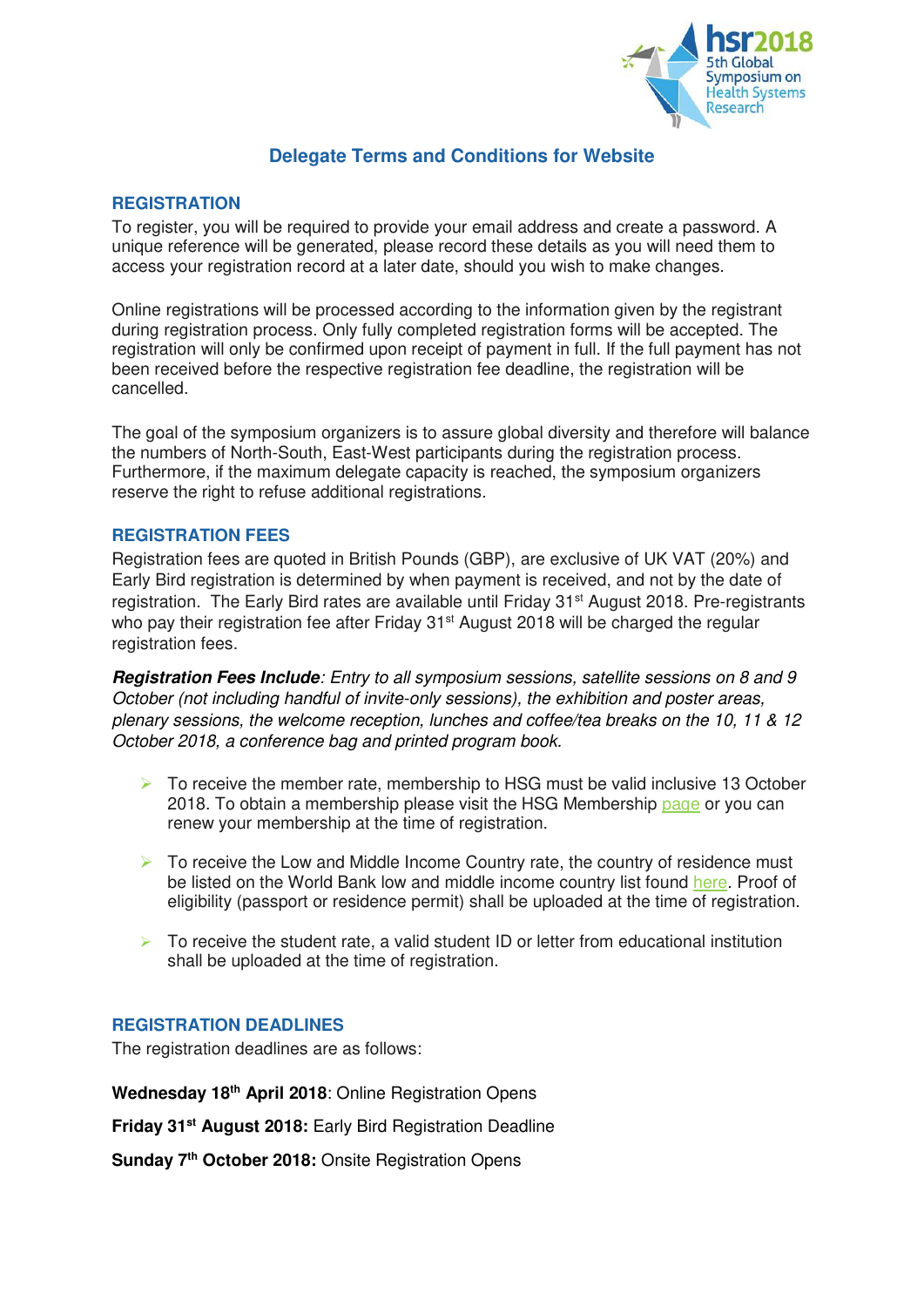

# **PAYMENT, CONFIRMATION AND RECEIPT**

All payments are due in British Pounds (£ GBP). If you submitted payment by credit card, a receipt will be included with your registration confirmation email. If you are paying by bank transfer, an invoice will be sent to you via email once you have completed your online registration.

The registration will only be confirmed upon receipt of payment in full. If the full payment has not been received before the respective registration fee deadline, the registration will be moved to the next registration category. If payment is not received by 28<sup>th</sup> September 2018, the registration will be cancelled.

#### **Methods of Payment**

**Bank Transfer Payments** (only applicable prior to the Symposium) All bank transfers are due in British Pounds (£ GBP) and must be received by **Friday, August 31, 2018** in order to qualify for the Early Bird registration fee. Failure to transfer funds prior to this date will result in your registration fee being changed to the standard registration rate.

On the bank transfer, please quote your **Participant ID number (**generated by registration system**)** and your **Full Name** as a reference. Bank transfer information will be included on the invoice that is sent to the email address provided in this registration upon completion of your registration. The full amount is due and any incurring bank fees are paid by the remitter/sender.

If you choose to pay by bank transfer, there will be an additional £15.00 (GBP) administration fee applied. Please also note that bank transfers typically incur bank charges for the remitter (person registering) and for the beneficiary (Symposium). All such fees must be prepaid by the remitter. The Symposium must receive payment in full. When requesting a bank transfer, advise your bank to deduct any fees from your account.

# **Credit Card Payments**

If paying by credit card, PayPal HSR 2018 will appear as the vendor on your credit card statement. We do not store card details, nor do we share financial details with any 3<sup>rd</sup> parties.

#### **Check Payments**

Checks **will not** be accepted for payment of the registration fees.

# **CANCELLATION, REFUND AND SUBSTITUTION POLICY**

There are no refunds for cancellations (see below for exception). However, registrations may be transferred to a new participant for a charge of GBP 45.00 plus VAT per name change. Name changes/substitutions must be received in writing by BCD Meetings & Events [registrationsHSR2018@zibrant.com.](mailto:registrationsHSR2018@zibrant.com) Please indicate the registered name, the new name, and any changes in contact information. A new registration for the substitute participant should not be submitted. Name changes/substitutions after Tuesday, 1 October 2018, will be made onsite.

Payment for registration fee will only be refunded if an entry visa for the UK was applied for in time (at least three months prior to symposium) and proof is shown that a visa could not be granted even though all requested documents were submitted. In such case registration fees, minus an administration fee of GBP 45.00 plus VAT, will be refunded after the symposium is completed. Credit will not be given for unattended symposium events or early termination of attendance.